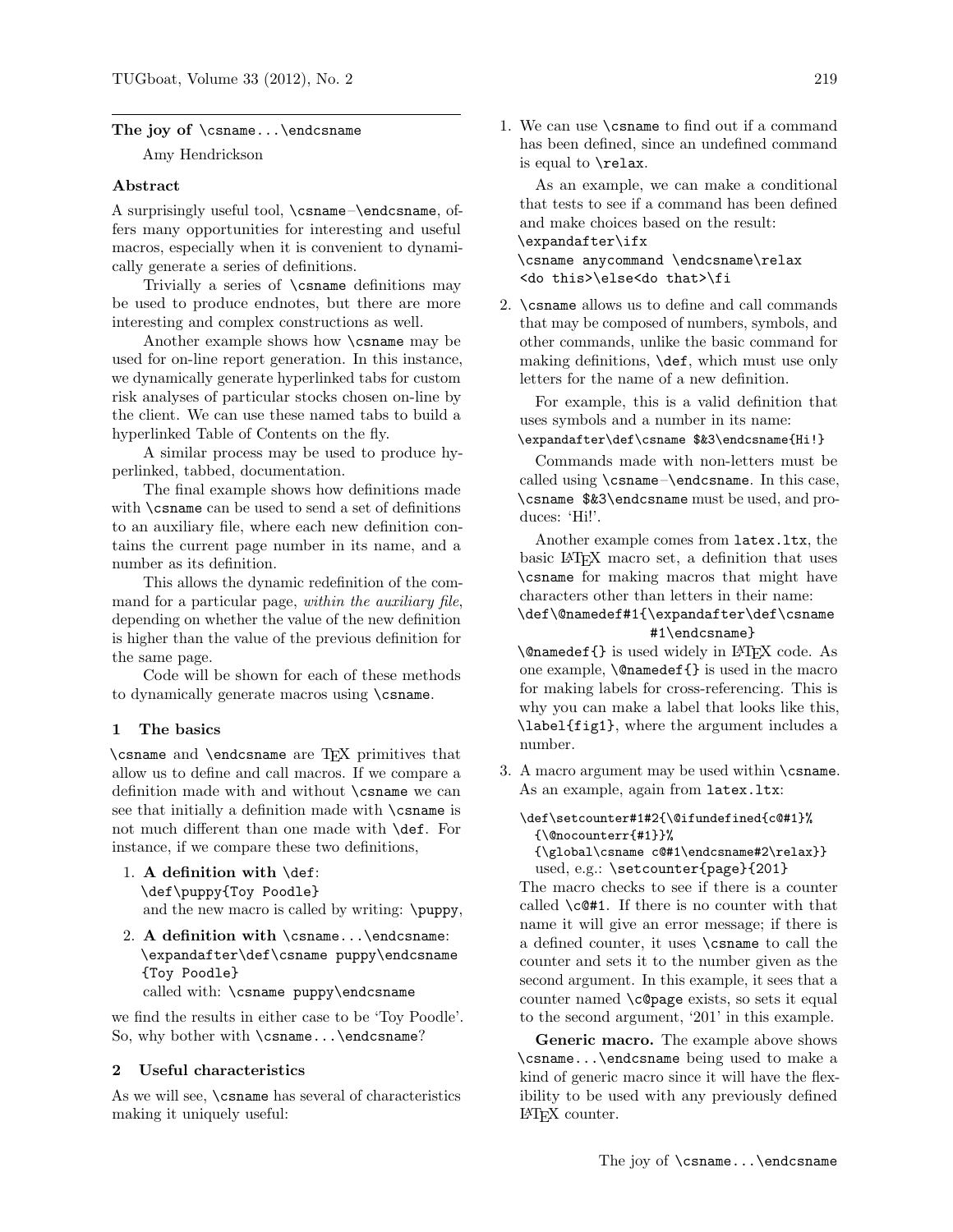## 4. Expand commands within \csname.

Here's where things get interesting. We can expand commands within a definition name made with \csname... \endcsname. This opens up many complex possibilities. For one set of possibilities, we can include a counter in the name of a new definition.

In this article we'll explore a number of ways in which we can use \csname. . . \endcsname with counters.

## 2.1 Dynamic macro building

We can use a counter within \csname... \endcsname to make a series of macros, a new macro every time the counter is advanced.

We do this by including a definition, made using \csname. . . \endcsname with a counter in its name, within the body of another definition. The outer definition advances a counter every time it is used, producing a new and unique inner macro every time it is called.

For example, we can make a command that will make more commands in this way:

\newcount\applenum

```
\def\applename#1{\global\advance\applenum by 1
 \expandafter\def\csname apple\the\applenum
  \endcsname{**#1**}}
```
Every time we use the \applename{} macro, we define a new macro, named \apple1, \apple2 and so on.

## Using a loop to call the macros

To access the newly made inner macro we can use a loop, which advances a counter in each iteration, and calls the inner macro using the current state of the counter as part of the macro name.

To call the macros made with the \applename macro above, we test to see if  $\ap{\ap{\phi}number}$ is defined. If defined, we call the command using the current state of the \loopnum counter in the body of the name of the command; else, end the loop.

```
\newcount\loopnum
\loopnum=1
\loop\expandafter\ifx
\csname apple\the\loopnum\endcsname\relax
\else
  \csname apple\the\loopnum\endcsname\
  \global\advance\loopnum by 1
\repeat
Used:
\applename{Macintosh}\applename{Gala}
Results:
**Macintosh** **Gala**
```
## Amy Hendrickson

## 3 Endnotes example

For our first real world example we will use this tool to make endnotes. In this example we want to change the definition of \footnote so that it produces endnotes rather than footnotes. We do this by making an endnote definition that makes a new definition every time it is called.

We start with a new counter to be used by our endnotes, \endnum. In the \endnote macro we advance the \endnum counter, then raise and print the number in the text for our endnote number.

Next we make a construction with \csname that builds a new definition, using the current state of the \endnum counter. This new definition will be used to save the text of the endnote.

```
\newcount\endnum
```

```
\def\endnote#1{\global\advance\endnum by 1
 $^{\the\endnum}$%
```
 $\frac{9}{2}$ 

%% Here we make the new definition using

%% \the\endnum in the definition name so that

%% each new definition is unique:

 $\%$ 

\long\expandafter

\def\csname endnote\the\endnum\endcsname{% \small\leftskip=12pt\relax\parindent=-12pt \indent\hbox to 12pt{\the\loopnum.\hfill}%  $\gamma$ 

```
%% Here we save the text of the endnote:
#1%
```

```
\strut\vskip2pt}}
```
Now we set \footnote to be equal to \endnote, so every time \footnote is used, the command actually called is \endnote:

\let\footnote\endnote

To print the endnotes, we make a loop that advances a counter with every iteration. That counter is used within the name of the definition made with \csname. . . \endcsname. The loop continues until it comes to an undefined endnote, thus cycling through every defined endnote. An example is shown in figure [1.](#page-2-0)

```
\newcount\loopnum
\def\printendnotes{\global\loopnum=1
\frac{9}{2}%% Test to see if any end notes have been
%% defined; If so, provide the title and
%% start loop; if not, do nothing.
\frac{9}{2}\expandafter\ifx
\csname endnote\the\loopnum\endcsname\relax
             \else
\subsection*{Endnotes}\everypar{}
\vskip6pt
\small\leftskip=12pt
```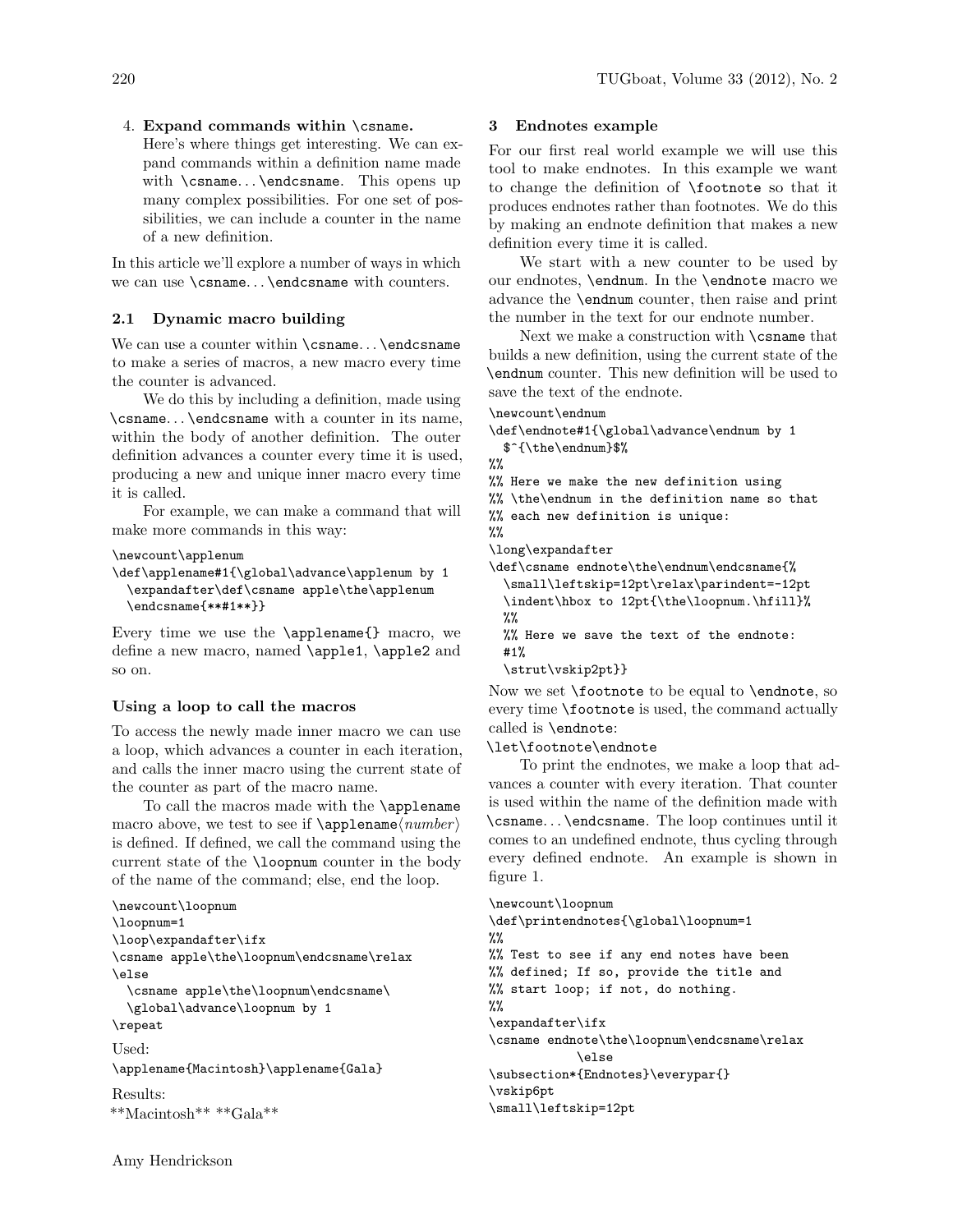''A day of dappled seaborne clouds.% \footnote{Quotation from James Joyce's 'Portrait of the Artist as a Young Man'.} The phrase and the day and the scene harmonised in a chord. Words. Was it their colours? He allowed them to glow and fade, hue after hue: sunrise gold, the russet and green of apple orchards, azure of waves, the greyfringed fleece of clouds.\footnote{The Bloomsday celebration in Dublin this year features a concert of compositions honoring Joyce.}

#### \printendnotes

"A day of dappled seaborne clouds.<sup>1</sup> The phrase and the day and the scene harmonised in a chord. Words. Was it their colours? He allowed them to glow and fade, hue after hue: sunrise gold, the russet and green of apple orchards, azure of waves, the greyfringed fleece of clouds.<sup>2</sup>

#### Endnotes

- 1. Quotation from James Joyce's 'Portrait of the Artist as a Young Man'.
- 2. The Bloomsday celebration in Dublin this year features a concert of compositions honoring Joyce.

<span id="page-2-0"></span>Figure 1: Testing the endnote commands

```
%% Loop continues until it finds an
%% undefined endnote
\frac{9}{2}\loop\expandafter\ifx
\csname endnote\the\loopnum\endcsname\relax
                  \else
%% Print endnote
\csname endnote\the\loopnum\endcsname
\vskip2pt
%%
%% Reset: redefine current endnote to \relax
%% preventing this definition from being
%% used the next time \printendnotes is called.
%%
\global\expandafter
\let\csname endnote\the\loopnum\endcsname\relax
\frac{2}{3}\global\advance\loopnum by 1
\repeat
\fi
%% \fi ends test at beginning of this macro
%% to see if any endnotes have been defined.
}
```

| <b>Portfolio Analysis and Modeling</b> |             |                 |              |             |
|----------------------------------------|-------------|-----------------|--------------|-------------|
| Click on Tab to go to Analysis         |             |                 |              |             |
| <b>AAPL</b>                            | <b>SLW</b>  | <b>NEM</b>      | <b>NVDA</b>  | <b>CSCO</b> |
| X <sub>OM</sub>                        | <b>HON</b>  | <b>XRT</b>      | <b>KGC</b>   | ORCL        |
| <b>FCX</b>                             | <b>TZA</b>  | <b>GDXJ</b>     | <b>BBY</b>   | <b>XLK</b>  |
| <b>PFE</b>                             | <b>DELL</b> | EU <sub>0</sub> | <b>JNJ</b>   | <b>RIMM</b> |
| <b>MSFT</b>                            | <b>GM</b>   | <b>HPQ</b>      | <b>XLE</b>   | CAT         |
| QQQ                                    | <b>NDX</b>  | <b>DJX</b>      | MU           | XLI         |
| <b>GRMN</b>                            | <b>ETFC</b> | T               | <b>CMCSA</b> | HAL         |
| CSCO                                   | QCOM        | TLT             | <b>AUY</b>   | SLW         |
| ORCL                                   | <b>MMR</b>  | <b>NFLX</b>     | <b>XOM</b>   | <b>HON</b>  |
| <b>XLK</b>                             | <b>BP</b>   | <b>WFC</b>      | <b>FCX</b>   | <b>TZA</b>  |
| RIMM                                   | GOOG        | POT             | <b>PFE</b>   | <b>DELL</b> |
| <b>CAT</b>                             | <b>BIDU</b> | US <sub>0</sub> | MSFT         | GM          |
| <b>XLI</b>                             | GS          | <b>DIA</b>      | QQQ          | <b>NDX</b>  |
| <b>HAL</b>                             | <b>AMZN</b> | G               | <b>GRMN</b>  | <b>ETFC</b> |
| <b>Symbols Continued on Next Page</b>  |             |                 |              |             |

<span id="page-2-1"></span>Figure 2: One form of automated online report generation; this is a draft version of customized financial reporting. Each symbol is automatically generated and is hyperlinked to the appropriate page of the report. The company analyzed depends on input from the client; the symbols and their linking is done through macros utilizing \csname.

#### 4 Example: On-line report generation

A somewhat similar construction may be used to make hyperlinked tabs for on-line report generation (figure [2\)](#page-2-1). (The actual reports use color, too.)

This set of macros is used to automate the naming of hypertargets so that we can hyperlink to them on the first page of the report, using a \csname construction and a loop, and using TikZ for making the hyperlinked tab.

The name and number of companies analyzed is determined by the client who submits a request online. Each company's analysis will start on a titled new page. Part of the definition for the title of a report will be the command \maketab{#1}.

\maketab takes a stock symbol as its argument, and generates a hypertarget so that we can link to it from the beginning of the report, in the equivalent of the table of contents page, using the same \codenum counter. Then it makes a new definition with **\csname** and the **\codenum** counter in its name,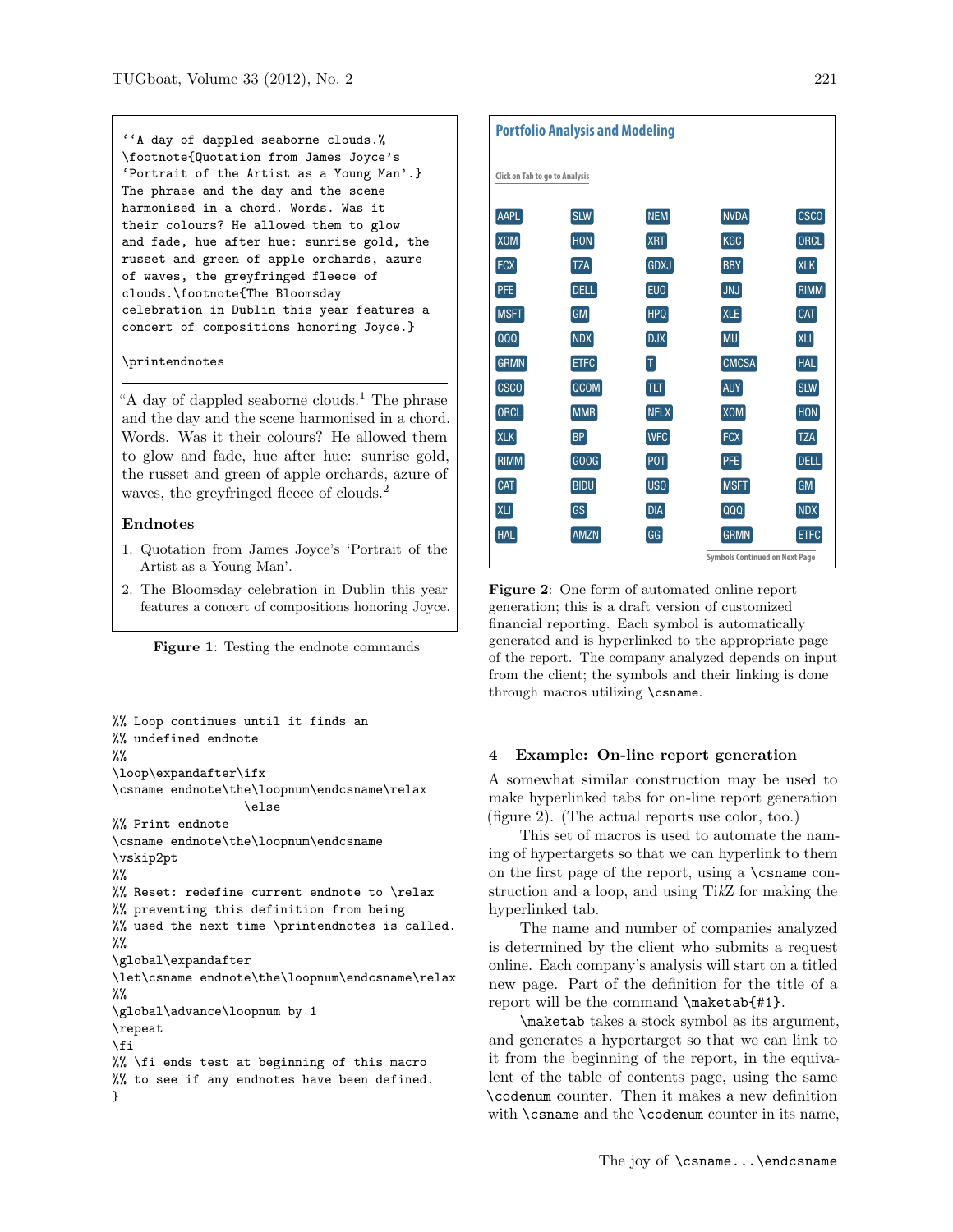#### Getting Started **Edited Book Front Chapters Graphics Figs/Tables Example Figures** Tables Table Notes Special Captions **Figure and Table Tips To Rotate figure or table** You need **\usepackage{graphicx}**, and then you can use **\rotatebox{(angle)}{\vbox{ table or figure }}**, ie., **\begin{table}[p] \rotatebox{90}{\vbox{ \caption{This is the table caption.} \begin{tabular}{crccc} \multicolumn{3}{l}{\bf Parameters}&\\ \end{tabular}}} \end{table}**

<span id="page-3-0"></span>**Figure 3:** A similar technique is used for making hyperlinked tabbed documentation, where the hypertargets are made with **\csname** and a counter, accessed with hyperlinks named with **\csname** and  $\cdot$ , a counter. The tabs in this example are also made with TikZ.

with the stock symbol as its definition, and sends it to the .aux file.

```
\def\maketab#1{\global\advance\codenum by 1
  \hypertarget{link\the\codenum}{}%
  \immediate\write\@auxout{\string\expandafter
  \string\gdef\string\csname\space
  \label{secondfig}
tab\the\codenum\string\endcsname{#1}}}
```
Once we have this in place we can use our loop construction for the first, and possibly continuing, pages to build the hyperlinked tabs. **\gettabs** uses a loop to call the individual tabs, as long as there is one defined. This can continue over a number of pages if necessary.

```
\begin{multicols}{5}
\loopnum=1 \gettabs
\end{multicols}
```
As you can see, \gettabs is where the work is done. Here is how it is defined:

```
\def\gettabs{\loop
\expandafter\ifx
\csname tab\the\loopnum\endcsname\relax
            \else
\vskip6pt\hbox to 1in{%
%%
%% \hyperlink takes two arguments;
%% the first the name of the hypertarget,
%% and the second, the text that will link
%% to the hypertarget when clicked:
\hyperlink{link\the\loopnum}%
{\plaintab{\csname tab\the\loopnum\endcsname}%
\hskip12pt}%
\hfill}%% <== end \hbox started above
\global\advance\loopnum by 1
```
\repeat}

If you are interested in how to make the tab with TikZ, here is that code:

\definecolor{dkblue}{cmyk}{.9,.53, .32, .2} \def\plaintab#1{% \hbox{\normalsize\sf \begin{tikzpicture} [rounded corners=3pt, inner sep=3pt]% \node[rectangle,fill=dkblue] {\Large\sf\color{white} \vrule depth 3pt width 0pt height 15pt \relax #1}; \end{tikzpicture}}}

A similar technique can be used to produce tabbed documentation, as shown in figure [3.](#page-3-0) For the full example, please see [http://www.texnology.](http://www.texnology.com/docs.pdf) [com/docs.pdf](http://www.texnology.com/docs.pdf).

## 5 Another \csname technique, for classification levels

#### The problem:

When producing a classified document, the highest level of classification (secret, top secret, etc.) on any particular page must appear at the top of that page. When the classification level is given, the user doesn't know the page on which it will appear. In addition, the user doesn't know in advance whether this particular classification level is the highest on that page.

#### The solution:

s one defined. This can continue over a number of page number where the markup has appeared, so We can use a \write to be sure that we know the the macro for making classification level markup will send the level along with the page number to an auxiliary file, using a \write command.

> Now we have a page number and a level appearing on that page. However, we still don't know which level is highest for the particular page.

> The second part of the solution involves defining the highest level for a particular page, in the auxiliary file, by also sending code for comparing levels on a particular page, and making a definition for the particular page only if the present level is the highest for that page number. When the auxiliary file is input, the next time LAT<sub>EX</sub> is run on the root file, the definition of the highest level on each page has been defined.

> There are many more complications in the full problem. For instance, how do we pass information on the level of a paragraph that has broken over pages, so that the part of the paragraph on the second page will contribute to the calculation of the highest level on the second page? For the sake of brevity, we'll consider only the general mechanism here.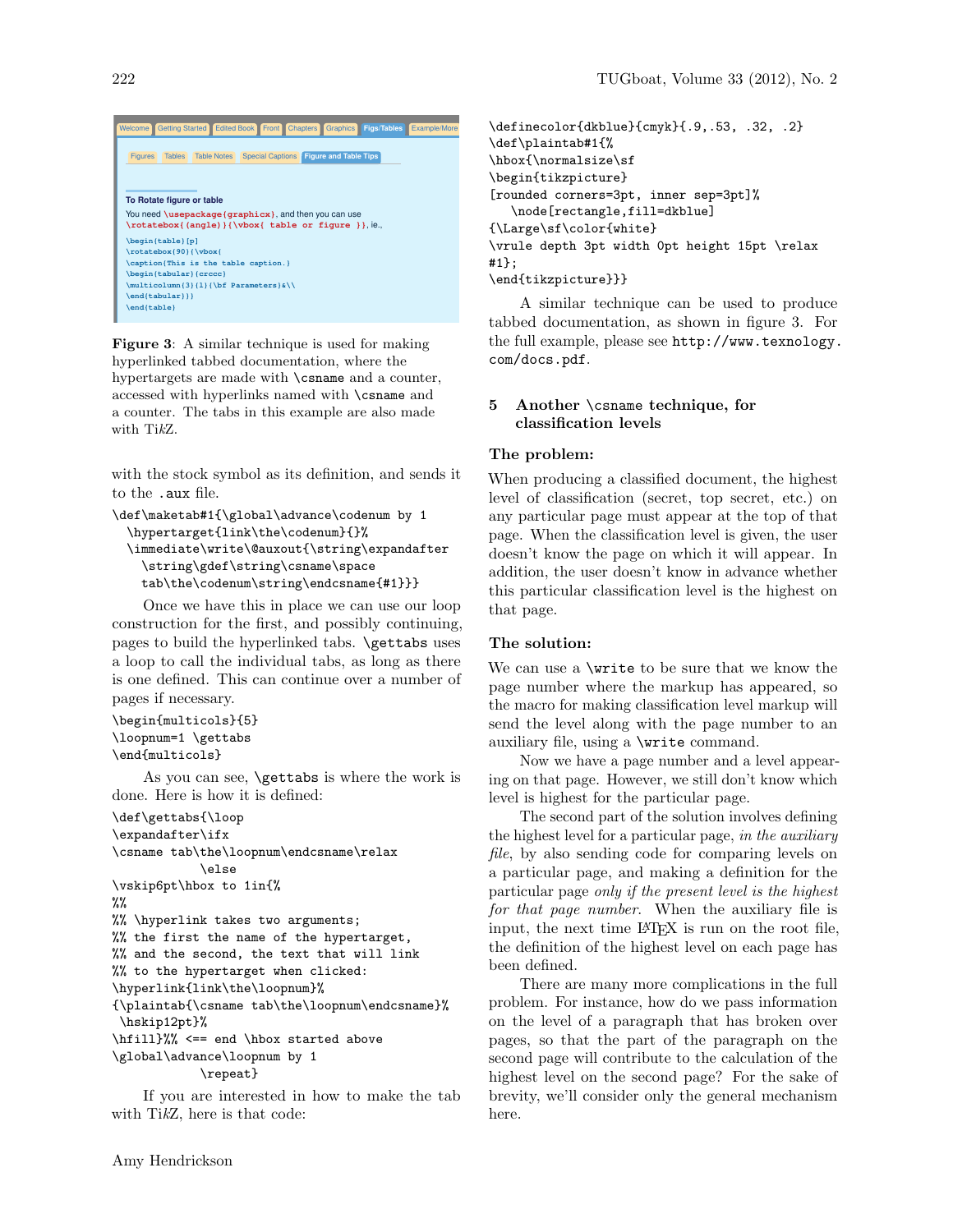## 5.1 Setting up

We use a  $\text{write}$  for every instance where a classification level is written in the text with the command \secmark. \write is only activated after the page is made up, so we are sure that we will be using the correct page number when we send the information to the auxiliary file. Since we will have many \write commands in the .tex document, we will write to a new auxiliary file, \jobname.lev, instead of using standard LATEX auxiliary file, \jobname.aux. We name the new write:

\newwrite\collect

## 5.2 The counter to be used

The next item we need is a counter to use when defining our \csname commands. Since we want a command that has the current page number in its name, we would be tempted to use the LAT<sub>EX</sub> page counter, \c@page.

However, in the common case where the beginning of the document uses roman numerals, and the body of the document uses arabic numerals, we would have the unfortunate result of having multiple pages with the same page number.

So instead, we make a new counter, and call it \superpage:

\newcount\superpage

## 5.3 Using \shipout

\shipout is the TEX primitive that is called every time a page is completed. We use  $\sin$ eralize this solution, so that this system will work independently of any page style, and its headers and footers.

We can use  $\simeq$  to advance the counter called \superpage. This gives us a new number for every page, continuous through the document. Now \shipout can be used to print the classification term on the top and bottom of the page using **\superpage** as the counter found in the name that has been defined with \csname... \endcsname.

## 5.4 Doing the \writes

The \secmark macro works by sending a definition for the classification level on a particular page to \jobname.lev file, using a \write associating the page number with the level given. The \write will not be activated until the page is made up, so we are guaranteed to have the correct page number sent to the \jobname.lev file. This works as well for figure or table floats, since \write will send out the information to the .lev file only after the page is made up, and the page where the floats will appear has been determined.

The \write sends information to the auxiliary file, \jobname.lev, including several conditional tests. The command looks messy and verbose because when the write is made, we have to stop the expansion of many commands by preceding each one with \string, except for those few commands that we want to expand immediately; in this case, the super page number:

```
\write\collect{%% ^^J makes a blank line
%% in the \jobname.lev file so that
%% it is easier to see where each test ends:
\simJ\simJ
%%
```
\string\expandafter\string\ifx\string\csname% \space LevelOnSuperPage\the\superpage \string\endcsname\string\relax \string\expandafter\string\gdef\string\csname \space LevelOnSuperPage\the\superpage \string\endcsname{#1} \string\else \string\ifnum \string\csname\space LevelOnSuperPage\the\superpage\string\endcsname \string< #1

```
\string\expandafter\string\gdef\string\csname
\space LevelOnSuperPage\the\superpage
\string\endcsname{#1}\string\fi\string\fi
\simJ}%
```
. . . which might make more sense when we see how the code looks by the time it is expanded and appears in the \jobname.lev file. Here, the level sent for page 5 is '2'.

```
\expandafter\ifx
\csname LevelOnSuperPage5\endcsname\relax
\expandafter\gdef
\csname LevelOnSuperPage5\endcsname{2}
\else\ifnum\csname LevelOnSuperPage5\endcsname<
2 \expandafter\gdef
\csname LevelOnSuperPage5\endcsname{2}
\fi\fi
```
This process can be repeated as many times as needed for each page, with only the highest number, determined by each test, being used to define \csname LevelOnSuperPage?\endcsname.

Then, when **\jobname**.lev is brought into the base .tex file the next time LAT<sub>E</sub>X is run on the document, it will include a series of unique macros, one for each page in the document where a classification mark has been used, defining the highest number given for that page. Since the definition is made with  $\cosh \lambda \cdot \theta$ .  $\theta$  we can have the superpage number contained in the name of the definition. This allows us to call the definition using the current superpage number in the \csname. . . \endcsname, in the shipout.